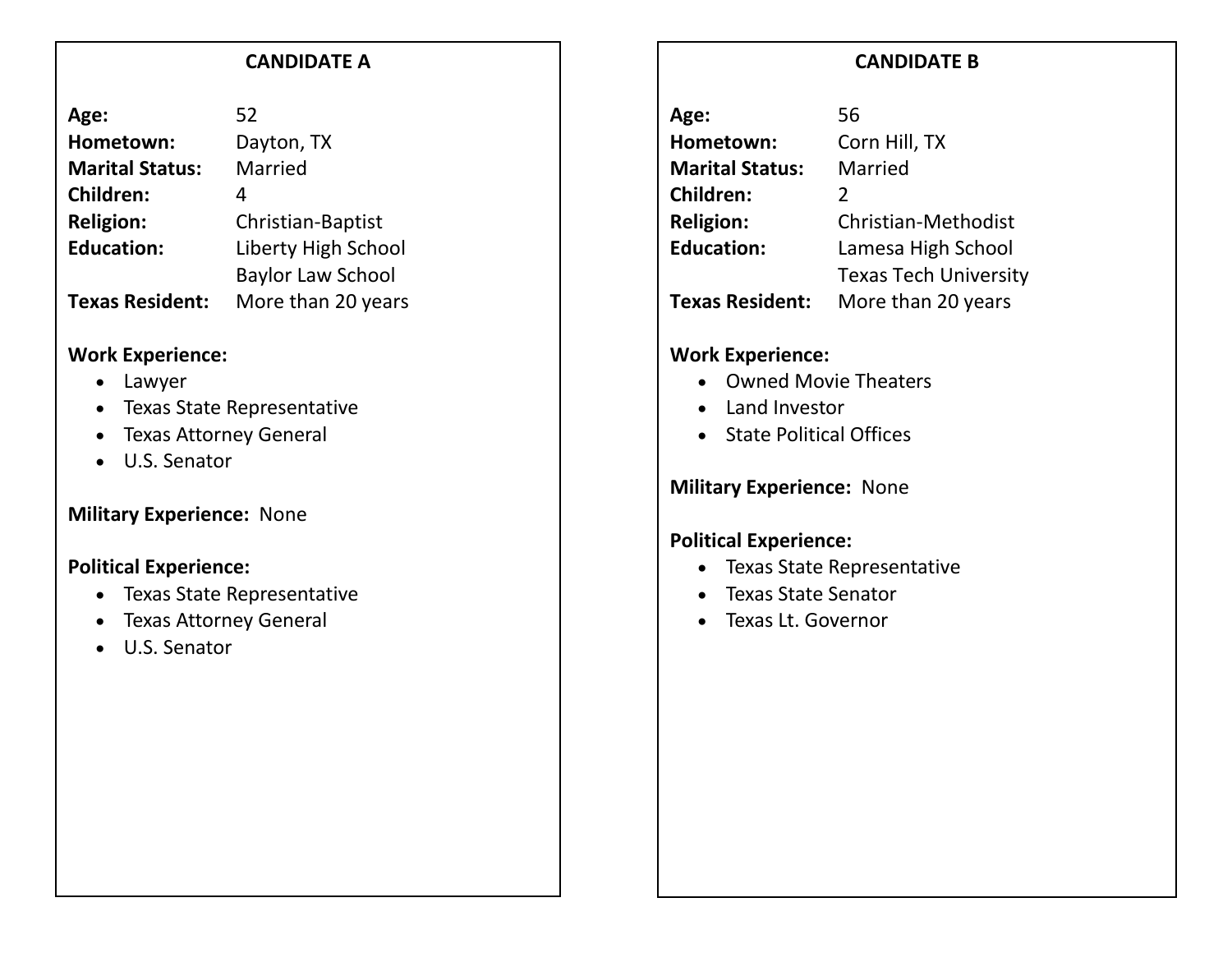#### **CANDIDATE C**

| Age:                   | 49                     |
|------------------------|------------------------|
| <b>Marital Status:</b> | Married                |
| Hometown:              | Uvalde, TX             |
| <b>Children:</b>       | 3                      |
| <b>Religion:</b>       | Christian-Episcopalian |
| <b>Education:</b>      | Uvalde High School     |
|                        | University of Texas    |
| <b>Texas Resident:</b> | More than 20 years     |

#### **Work Experience:**

- Rancher
- Texas State Legislator

## **Military Experience:**

• U.S. Army (entered as a private and left as an officer)

## **Political Experience:**

• Elected to Texas Legislature (6 terms)

# **CANDIDATE D**

| 60                               |
|----------------------------------|
| Dallas, TX                       |
| Married                          |
| $\mathcal{P}$                    |
| Christian-Methodist              |
| <b>Highland Park High School</b> |
| Southern Methodist Univ. (SMU)   |
| More than 20 years               |
|                                  |

# **Work Experience:**

- Oil Field Worker (Driller)
- Co-founder of oil drilling company
- Deputy Secretary of the U.S. Department of Defense

# **Military Experience:**

• U.S. Army (Corps of Engineers)

# **Political Experience:**

• Deputy Secretary of the U.S. Department of Defense